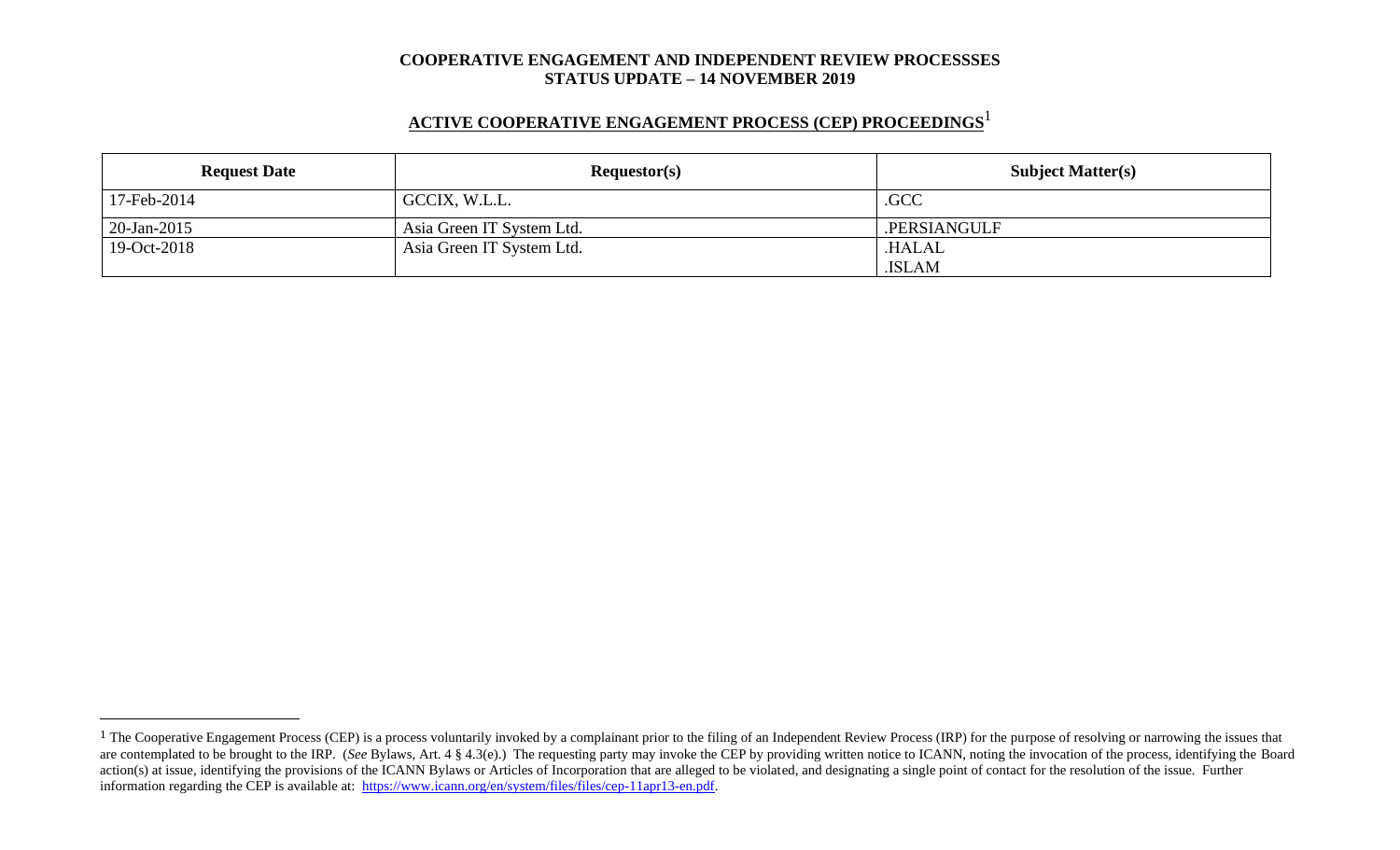## **RECENTLY CLOSED COOPERATIVE ENGAGEMENT PROCESS (CEP) PROCEEDINGS**

| <b>Request Date(s)</b> | Requestor(s)                                                                                                    | <b>Subject Matter</b> | <b>IRP Filing Deadline</b> |
|------------------------|-----------------------------------------------------------------------------------------------------------------|-----------------------|----------------------------|
| $2$ -Oct-2018          | I Reservations SRL, Minds + Machines Group<br><b>Travel</b><br>Limited, Radix FZC, dot Hotel Inc., Fegistry LLC | <b>HOTEL</b>          | 2019<br>18 November 2      |

<sup>&</sup>lt;sup>2</sup> The CEP process provides that "[i]f ICANN and the requestor have not agreed to a resolution of the issues upon the conclusion of the cooperative engagement process, or if issues remain for a request for independent review, the requestor's time to file a request for independent review designated in the Bylaws shall be extended for each day of the cooperative engagement process, but in no event, absent mutual written agreement by the parties, shall the extension be for more than fourteen (14) days." (https://www.icann.org/en/system/files/files/cep-11apr13-en.pdf)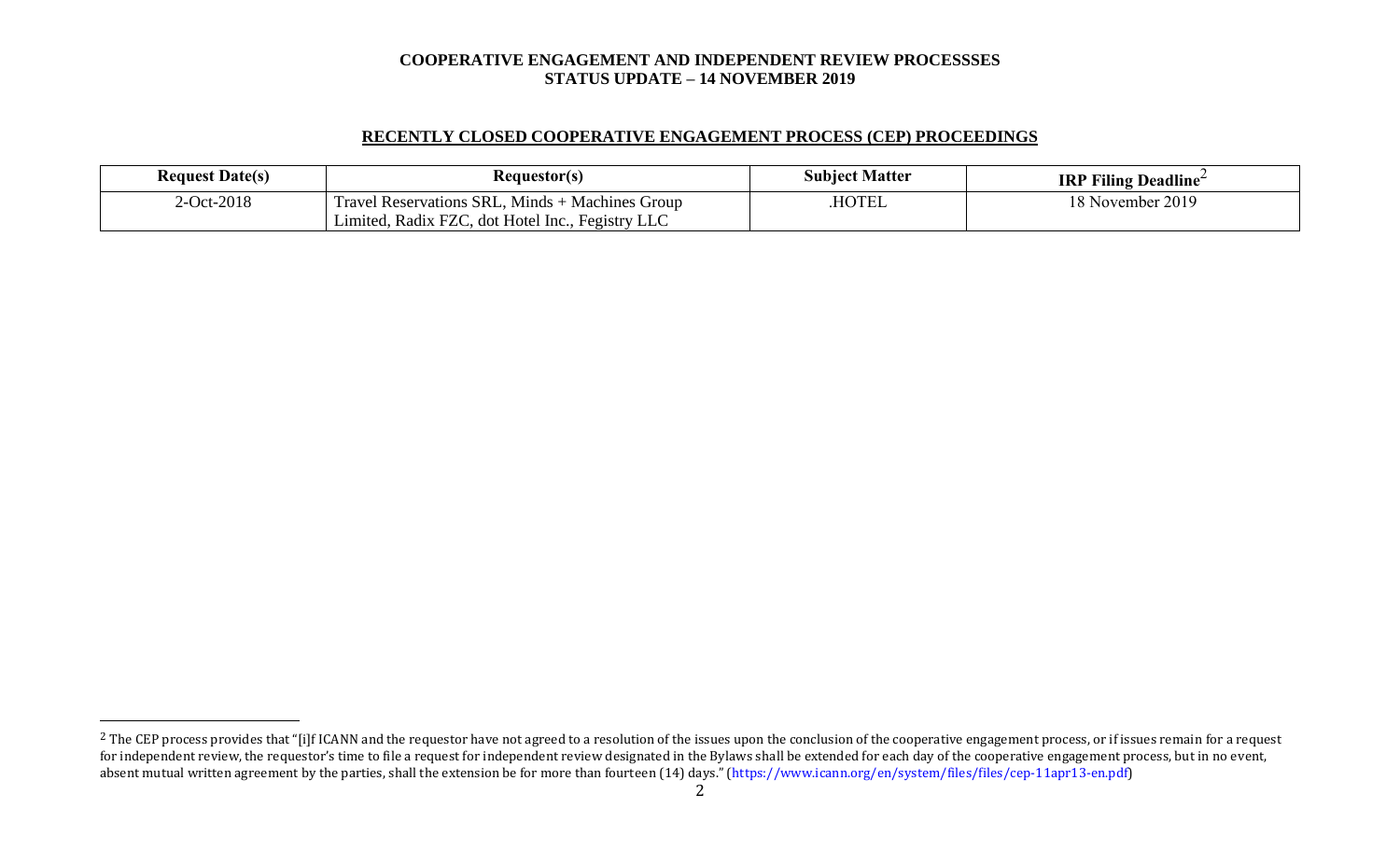| <b>ACTIVE INDEPENDENT REVIEW PROCESS (IRP) PROCEEDINGS<sup>3</sup></b> |  |
|------------------------------------------------------------------------|--|
|                                                                        |  |

| Date ICANN           | Date IRP            |                                |                       |                                                                                          |
|----------------------|---------------------|--------------------------------|-----------------------|------------------------------------------------------------------------------------------|
| <b>Received</b>      | <b>Commenced by</b> | <b>Requestor</b>               | <b>Subject Matter</b> | <b>Status</b>                                                                            |
| <b>Notice of IRP</b> | <b>ICDR</b>         |                                |                       |                                                                                          |
| 14-Nov-2018          | 26-Nov-2018         | Afilias Domains No. 3 Limited  | .WEB                  | Panel Selection: Full Panel confirmed on 20 August 2019.                                 |
|                      |                     | https://www.icann.org/resource |                       |                                                                                          |
|                      |                     | $s/pages/irp-afilias-v-icann-$ |                       | Materials: Written submissions, Declaration(s), and Scheduling Order(s) are posted here. |
|                      |                     | $2018 - 11 - 30 - en$          |                       |                                                                                          |
|                      |                     |                                |                       | Hearing(s): Preliminary hearing took place on 2 October 2019.                            |

<sup>&</sup>lt;sup>3</sup> IRP proceedings initiated before 1 October 2016 are subject to the Bylaws in effect before 1 October 2016: The Independent Review Process (IRP) is a process by which any person materially affected by a decision or action by the Board that he or she asserts is inconsistent with the Articles of Incorporation or Bylaws may submit a request for independent review of that decision or action. (See Bylaws, Art. IV, § 3.) In order to be materially affected, the person must suffer injury or harm that is directly and causally connected to the Board's alleged violation of the Bylaws or the Articles of Incorporation, and not as a result of third parties acting in line with the Board's action. Further information regarding the IRP is available at: [https://www.icann.org/resources/pages/mechanisms-2014-03-20-en.](https://www.icann.org/resources/pages/mechanisms-2014-03-20-en)

IRP proceedings initiated on or after 1 October 2016 are subject to the Bylaws in effect as of 1 October 2016: The IRP is intended to hear and resolve Disputes for the following purposes: (i) ensure that ICANN does not exceed the scope of its Mission and otherwise complies with its Articles of Incorporation and Bylaws; (ii) empower the global Internet community and Claimants to enforce compliance with the Articles of Incorporation and Bylaws through meaningful, affordable and accessible expert review of Covered Actions (as defined in § 4.3(b)(i)); (iii) ensure that ICANN is accountable to the global Internet community and Claimants; (iv) address claims that ICANN has failed to enforce its rights under the IANA Naming Function Contract (as defined in Section 16.3(a)); (v) provide a mechanism by which direct customers of the IANA naming functions may seek resolution of PTI (as defined in Section 16.1) service complaints that are not resolved through mediation; (vi) reduce Disputes by creating precedent to guide and inform the Board, Officers (as defined in Section 15.1), Staff members, Supporting Organizations, Advisory Committees, and the global Internet community in connection with policy development and implementation; (vii) secure the accessible, transparent, efficient, consistent, coherent, and just resolution of Disputes; (viii) lead to binding, final resolutions consistent with international arbitration norms that are enforceable in any co with proper jurisdiction; and (ix) provide a mechanism for the resolution of Disputes, as an alternative to legal action in the civil courts of the United States or other jurisdictions. (*See* Bylaws, Art. 4, § 4.3)